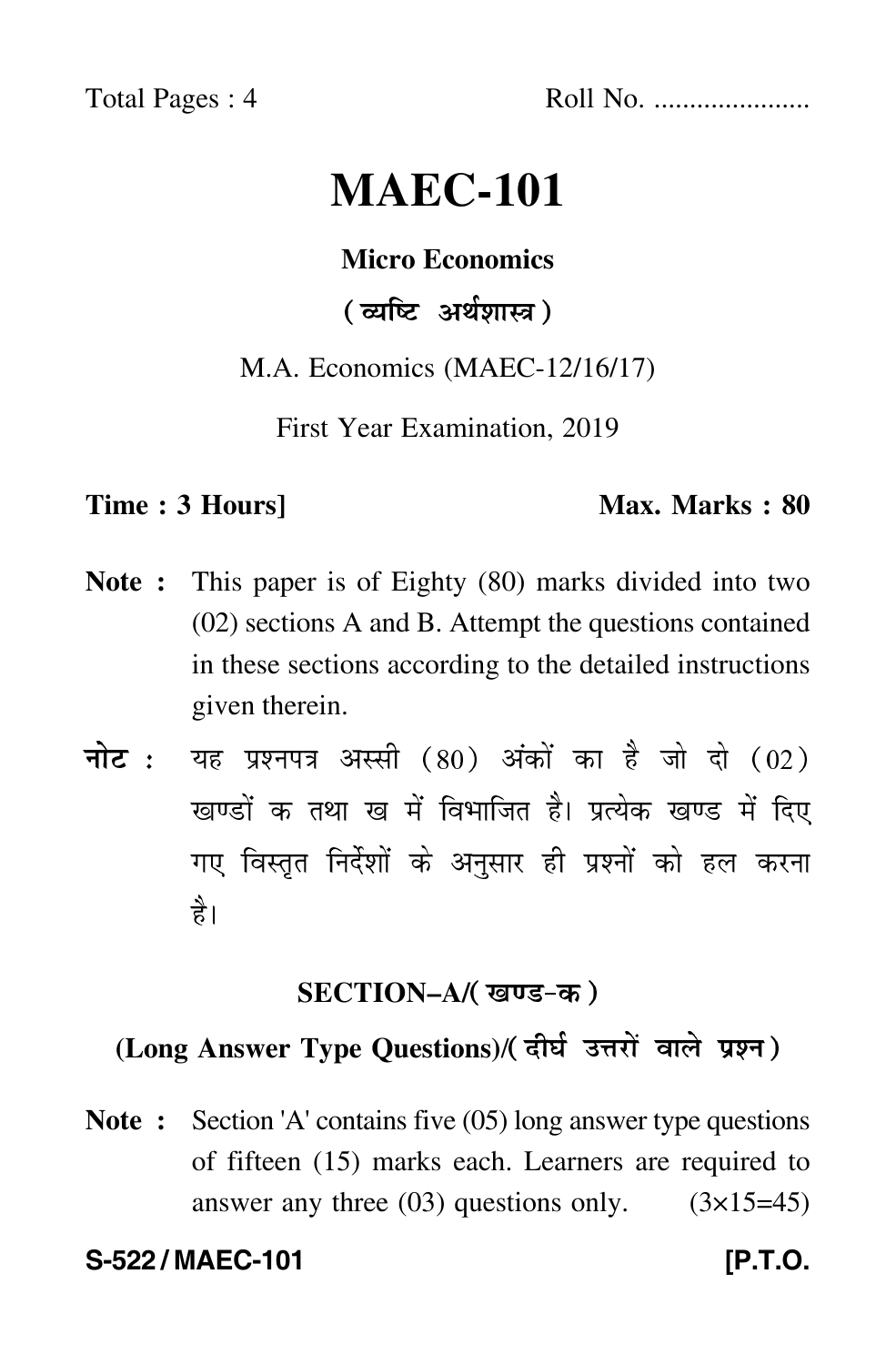- <mark>नोट</mark> : खण्ड 'क' में पाँच (05) दीर्घ उत्तरों वाले प्रश्न दिये गये हैं, प्रत्येक प्रश्न के लिए पन्द्रह (15) अंक निर्धारित हैं। शिक्षार्थियों को इनमें से केवल तीन (03) प्रश्नों के उत्तर देने हैं।
- **1.** "Substitution effect is the result of change in relative prices other things remaining the same." Explain through Hicks-Allen and Slutsky methods with the help of suitable diagrams.

"प्रतिस्थापन प्रभाव अन्य बातों के समान रहने पर वस्तुओं की कीमतों के सापेक्षिक परिवर्तन के कारण उत्पन्न होता है।" हिक्स ऐलेन एवं स्लटस्की की रीतियों द्वारा चित्रों की सहायता से स्पष्ट करें।

**2.** What does the term optimum factor combination mean ? Explain the measures through which a producer can maxinise his profits. Draw suitable diagrams.

साधनों के अनुकूलतम संयोग से क्या अभिप्राय है। उत्पादक अपने लाभ को किन उपायों से अधिकतम कर सकता है, व्याख्या कीजिए। उचित चित्र बन<mark>ा</mark>इए।

**3.** Discuss the conditions under which price discrimination is possible. Explain with the help of diagrams, price and output determination under discriminating monopoly.

उन शर्तो की व्याख्या कीजिए जिनके अन्तर्गत कीमत विभेद संभव है। चित्रों की सहायता से कीमत विभेद करने वाले अधिकारी फर्म का कीमत एवं उत्पादन निर्धारण स्पष्ट कीजिए।

# **S-522 / MAEC-101 [ 2 ]**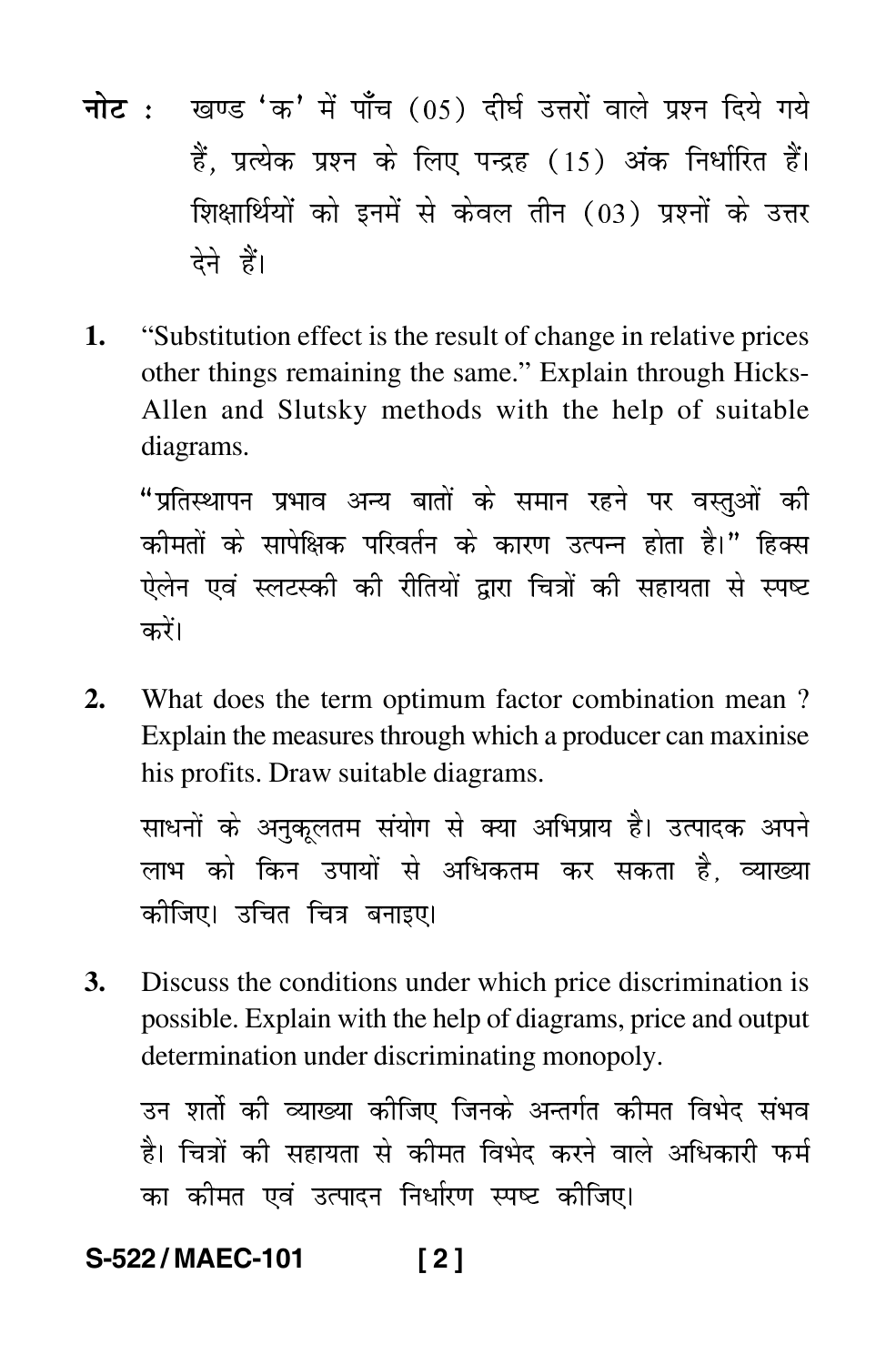**4.** Discuss the kinked demand curve theory of oligopoly. How far is this satisfactory explanation of the behaviour of oligopolist firms.

अल्पाधिकार के विकुचित मांग वक्र सिद्धान्त को समझाइए। क्या यह सिद्धान्त अल्पाधिकार फर्मो के व्यवहार की एक संतोषजनक व्याख्या देता है?

**5.** What are the various conditions of equilibrium according to Pareto's optimality ?Discuss these conditions briefly.

पेरेटो अनुकूलन के अनुसार सन्तुलन की विभिन्न दशाएं कौन–कौन सी है? इनका संक्षेप में वर्णन कीजिए।

#### **SECTION–B/**

# (Short Answer Type Questions)/(लघु उत्तरों वाले प्रश्न)

**Note :** Section 'B' contains eight (08) short answer type questions of seven (07) marks each. Learners are required to answer any five (05) questions only.

 $(5 \times 7 = 35)$ 

<mark>नोट</mark> : खण्ड 'ख' में आठ (08) लघु उत्तरों वाले प्रश्न दिये गये हैं, प्रत्येक प्रश्न के लिए सात (07) अंक निर्धारित हैं। शिक्षार्थियों को इनमें से केवल पाँच (05) प्रश्नों के उत्तर देने हैं।

Briefly describe the following :

निम्नलिखत की संक्षिप्त चर्चा क<mark>ी</mark>जिए :

**1.** Consumer's equilibrium.

उपभोक्ता संतुलन।

**S-522 / MAEC-101 [ 3 ] [P.T.O.**